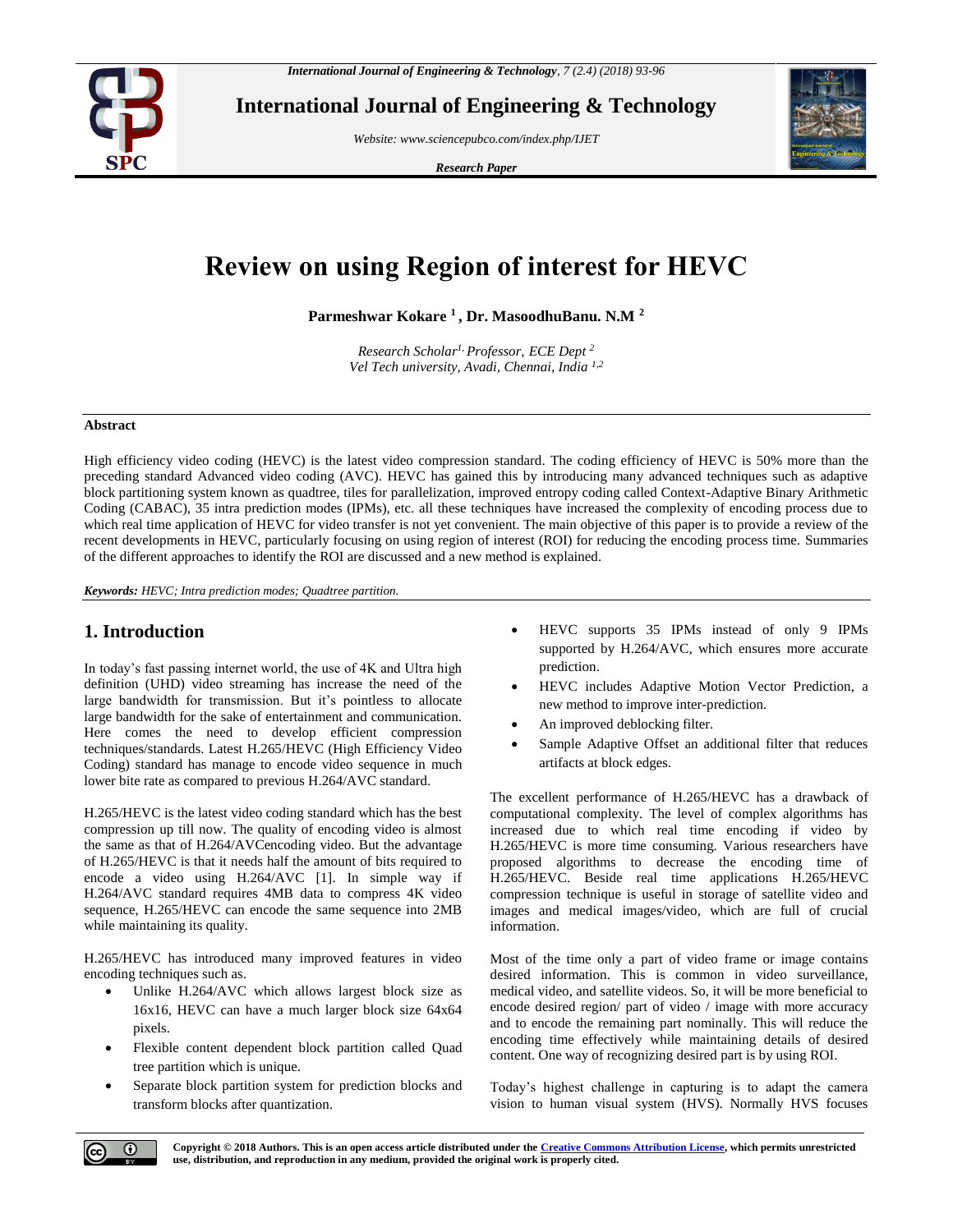more on a certain part of any video/ image. Other information is not always crucial. Thus identifying those areas which gain the focus of human will be beneficial in reducing encoding time of video. The aim of future lossy video compression technique is to reduce entropy while maintaining the needed quality of the video and thus there is requirement of high end algorithms for selecting the region of interest. Section II gives the brief description of H.265/HEVC encoding process. Various techniques for analyzing the data in video for extracting or detecting meaningful content are explained in section III. Section IV gives the application where lossyH.265/HEVC encoding schemes can be used. Section V explains a proposed method for low bitrate transmission. Section VI concludes the research article.

# **2. HEVC coding design**

The encoding algorithm of generating H.265/HEV Cbitstream typically proceeds as follows. First each frame is split into fixed size block-shaped regions, which is also conveyed to the decoder as it is. Intra prediction is performed on the first frame of a video. In intra prediction only the spatial redundancies are exploited and it is not dependent on other frames. All other video frames blocks are mostly encoded by inter prediction. Motion data like motion vectors which are found by comparing sequential frames in video contribute in inter prediction encoding. The encoder and decoder generate identical interpicture prediction signals by applying motion compensation (MC) using the MV and mode decision data, which are transmitted as side information. The difference between the original frame and its predicted frame is called residual signal. The residual signal is then transformed by a linear spatial transform. The transform coefficients are then quantized, entropy coded, and transmitted together with the prediction information [2].

### **Flexible CTU partitioning structure**

In HEVC quad tree block partitioning structure is used. It allows partitioning a video frame into fixed size blocks called Coding tree units (CTU) [3]. The size of all CTUs can be 64x64, 32x32 or 16x16. CTU is the basic and logical unit. It contains three blocks, one luma and two chroma along with syntax element. These blocks called Coding tree blocks can be split to four small Coding blocks (CBs) until the size becomes size 8x8 as shown in fig. 1. The size of CTU is chosen by the encoder according to the characteristics information present in the block. Rate distortion (RD) cost of each CTU including all CBs is found and then the decision is made of splitting or not splitting. The RD cost of constant information block is less and that of variation containing block is large. By assigning a threshold value the decision is made. Thus the flat portion of the frame has largest block size while the blocks having variations are further split into smaller size.



**Fig. 1** Quadtree structure following top- down order [3].

CB is the decision point where it is decided whether to perform inter or intra prediction. In inter prediction motion estimation is performed to get motion vectors. For this reason CB are further split into Prediction blocks (PBs) depending on temporal and spatial prediction. The intra prediction is done by comparing the neighboring blocks. For this there are 35 Intra prediction modes available in HEVC. The mode contains DC mode, planar mode and 33 angular modes as shown in Fig. 2 .The residual signal which is difference between the original and predicted blocks is the transformed and quantized. The quantized blocks are partitioned into square shape transfer blocks (TBs) to reduce bits required to transfer.



**Fig. 2** Intra Prediction Modes

Finally to get the most optimal intra prediction the encoder checks all possible combinations of CTU, PB, IPM and TB and choses the best combination. It is called Rate Distortion Optimization(RDO). This extra effort significantly increases the encoding time of HEVC.

## **3. ROC Based Video Coding**

Region of interest (ROI) based video encoding has the advantage of assignment for two priorities i.e. high or low. Further we can encode the high priority region with lossless encoding technique and low priority region can be encoded by lossy methods. The definition for high and low priority assignment can differ from one application to other. ROI can be found by exploiting spatial information of the video frame and then by some temporal data from other frames. Further are some of the ways to identify the region of interest for H.265/HEVC video encoding.

#### **A. Saliency based**

Visual saliency is an idea that from the whole video sequence only some part is distinctive which creates immediate simulations in human visual system [5]. Saliency can be combinations of geometric objects, texture complexity, rarity and sometimes shape. A saliency aware fast intra coding algorithm for H.265/HEVC proposed in [6] consists of perceptual intra coding and fast intra prediction mode decision algorithm. The principle used in this paper is that human eyes generally focus on different areas at different levels. The subjective video quality is mainly concerned with the quality of focused area and the distortion of unfocused area barely influences the quality. Thus visual saliency value is high at areas that attract human attention and lower in the background.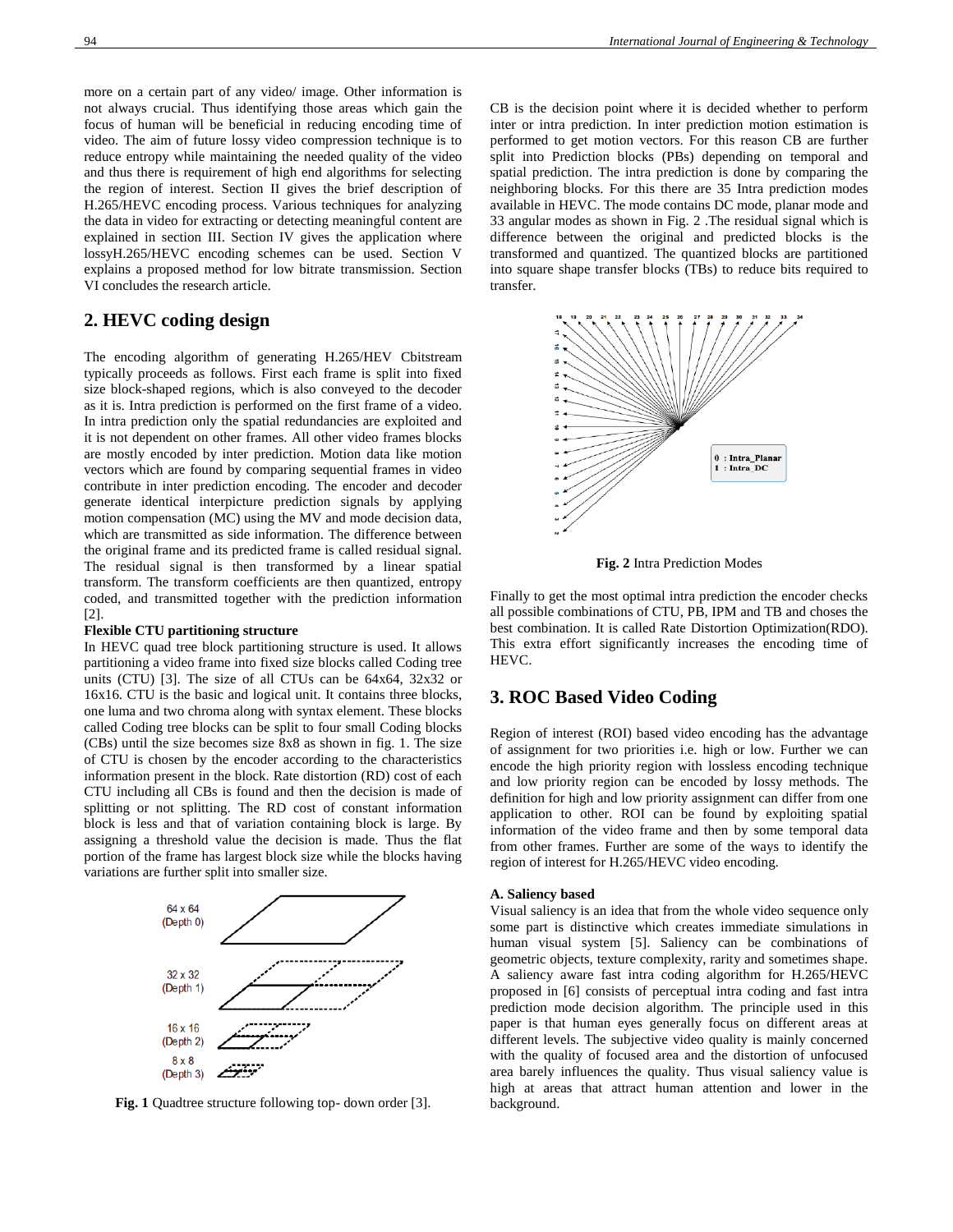Hence a smaller CU size is chosen for those areas with high attention, and a larger CU size for those areas with low attention. The relationship between the visual saliency value and block partition depth is adjusted properly to achieve good coding performance shown as in Table I.

It is seen that visual saliency and depth level are directly proportional to each other. Higher the level of partition higher will be the complexity. So prediction of depth level in advance will minimize the complexity of RD calculation. Experimental results show that 45.39% encoding time can be reduced by the proposed saliency aware fast intra coding algorithm and 2.18% bit-rate reduction with negligible perceptual quality loss.

Table I. The relationship between the visual saliency value and block partition depth

| VS value | $0 - 0.20$ | $0.20 - 0.35$ | $0.35 - 0.56$ | $0.56 - 1$ |
|----------|------------|---------------|---------------|------------|
| Depth    | 0          |               |               |            |

#### **B. Rate Control using tiles**

The H.265/HEVC reference software contains two rate control (RC) algorithms, first is Rate distortion model with mean absolute difference (MAD) and the second is R-  $\lambda$  model. The HEVC test Model (HM.13) software has more improvement is done based on characteristics of video content. All these features provides for an effective Rate Control model. In [7] authors have proposed a similar way for RC. They achieved low bitrates and an improved ROI quality but at the cost of low non-ROI quality. The scheme in [8] provided improved visual quality for non-ROI region by appointing independent rate between different tile regions. Encoding and transmission of the tile regions is also done independently.

#### **C. Clustering method**

For Identifying ROI grouping of some meaningful events is done in blocks which can be done by breaking down higher level structure. In case of video grouping can be done on the bases of spatial and time regions. By exploring regions in spatial-time approach certain homogeneity can be detected. Homogeneity can be same color or a certain group of motion vectors. Such homogeneous groups can be used as region of interest. Now it is difficult to formulate a clustering algorithm for a video having different features and meaning. Clustering is giving common name to a set of data points which belong to same circle. Few traditional clustering approaches are k-means, normalized graph-cut, meanshift and Gaussian-mixture modeling. Unsupervised clustering method proposed in [9] separates clustering of groups having different features. This method of clustering helps to compose a meaningful object.Generally objects in most videos are complex in shape, texture and motion. Natural objects in most videos are generally complex in shape and color content. However by using grouping technique individual part can be clustered to encode the whole object.

#### **D. Skin color detection**

Color of the skin special of face is most important cue for human localization. It's a popular concept in detecting human face in a video or image frame. There are many skin classifiers defining boundaries of the human face. But its very challenging to achieve high accuracy in case of many faces of different shades in a single frame. In [10] a human face detection technique is integrated in H.265/HEVC encoder. Intra and inter frames are exploited to get skin color information without searching every pixel in the frame. This has reduced the time required for the skin detector to locate the human face. This information is then appended to the video encoder output. So by using high Quantization Parameter (QP) for the human face area and using low QP for rest of the background much encoding time can be saved.



*Fig. 3 General block diagram of ROI in Video encoding*

#### **E. Texture based**

In medical images and videos textural material is in focus than any other information. To identify the textural info from video frequency-domain based image enhancement is used in [11] for transform coding in prediction in H.265/HEVC. A matrix of transform coefficient equilibrium is formed on the bases of transform coefficient of prediction residual. A parameter  $T<sub>D</sub>$  is introduced which defines textural density i.e. degree of variation in textural information. Value of  $T<sub>p</sub>$  is assigned according previously extracted ROI and intra prediction modes in H.265/HEVC. The directional variation in textural information is indicated by angular intra prediction modes. For every angular intra prediction modes in  $PU, T<sub>p</sub> = 2$ . For homogeneous texture in PU, DC or planar intra prediction modes are used. These are denoted by  $T_p = 1$ . For a non-ROI region  $T<sub>p</sub>$  is always assigned as 0. This tactic improves the textural significance by adjustment of transform coefficients in frequency domain. The accuracy and consistency of medical video for diagnostic purpose is maintained while reducing the encoding time.



**Fig. 4** Hierarchical coding framework

## **4. Analysis of Methods and their Applications**

The first method described is visual saliency, which is very popular for its applications in computer vision. It can be used in almost every field like satellite communication, entertainment, HD TV, etc. Rate control using tiles in HEVC is the simple yet high time achieving method. This method will be beneficial in channel broadcasting, to encode movies, and online streaming of videos. Clustering is a complex method with moderate results which can be used for traffic surveillance. For news channel broadcasting skin color detection method will be most suitable. Texture based